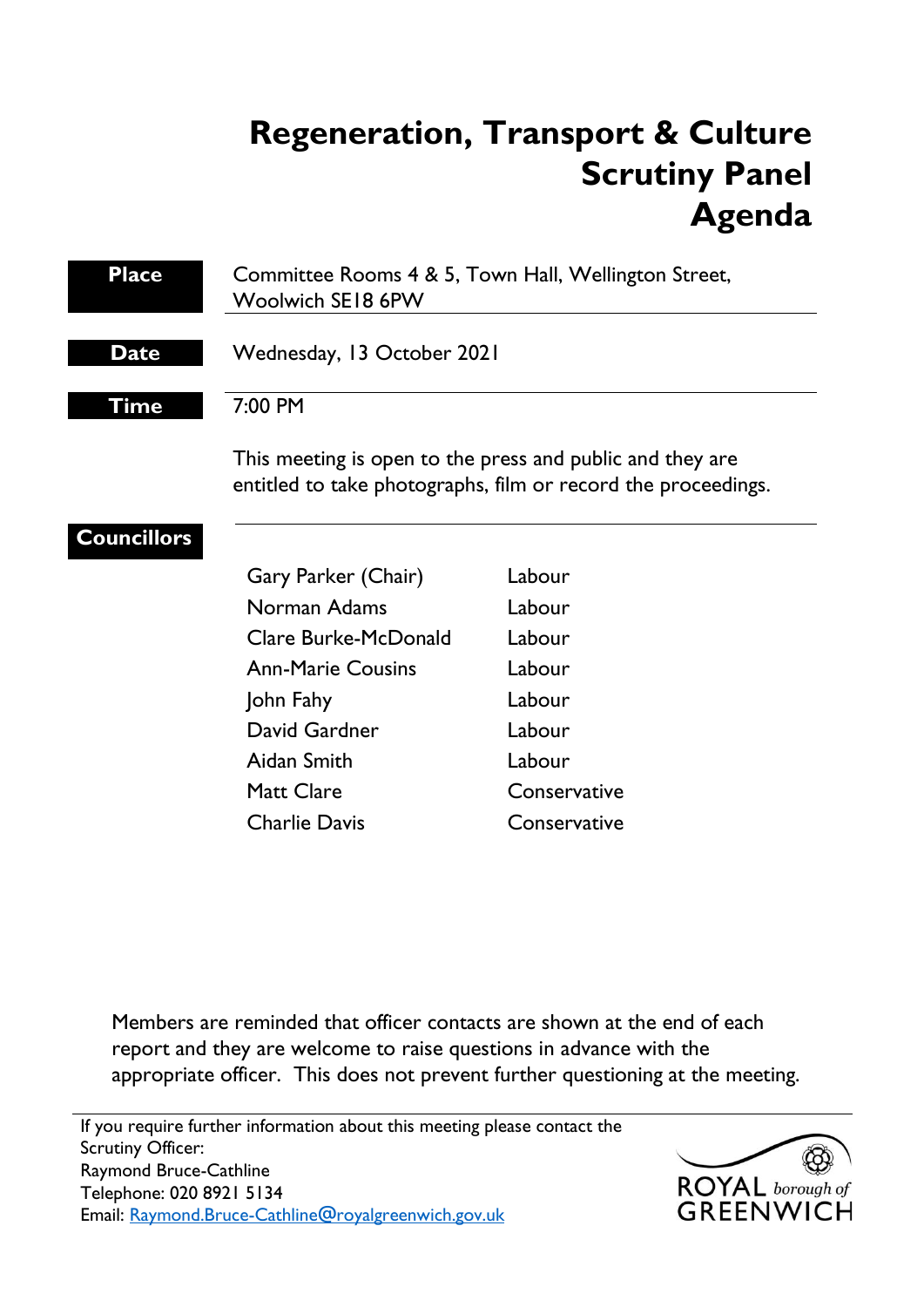#### **Agenda**

#### **1 Apologies for Absence**

To receive apologies from Members of the Committee.

# **2 Urgent business**

The Chair to announce any items of urgent business circulated separately from the main agenda.

# **3 Declarations of Interest**

Members to declare any personal and financial interests in items on the agenda. Attention is drawn to the Council's Constitution, the Council's Code of Conduct and associated advice.

# **4 Minutes - 12th July 2021**

Members are requested to confirm as an accurate record the Minutes of the meeting held on 12th July 2021.

#### **5 Carbon Neutral Plan Progress Report**

To note the progress report on the Carbon Neutral Plan.

# **6 Woolwich Works Follow Up Update**

To note the update report on Woolwich Works.

# **7 Actions Monitoring Report**

To note and agree the status of actions from previous meetings.

# **8 Commissioning of Future Reports**

To note the work items that are scheduled to be presented to the meeting of the Regeneration, Transport and Culture Scrutiny Panel taking place on 28th October 2021.

Date of Issue Tuesday, 05 October 2021 Debbie Warren Chief Executive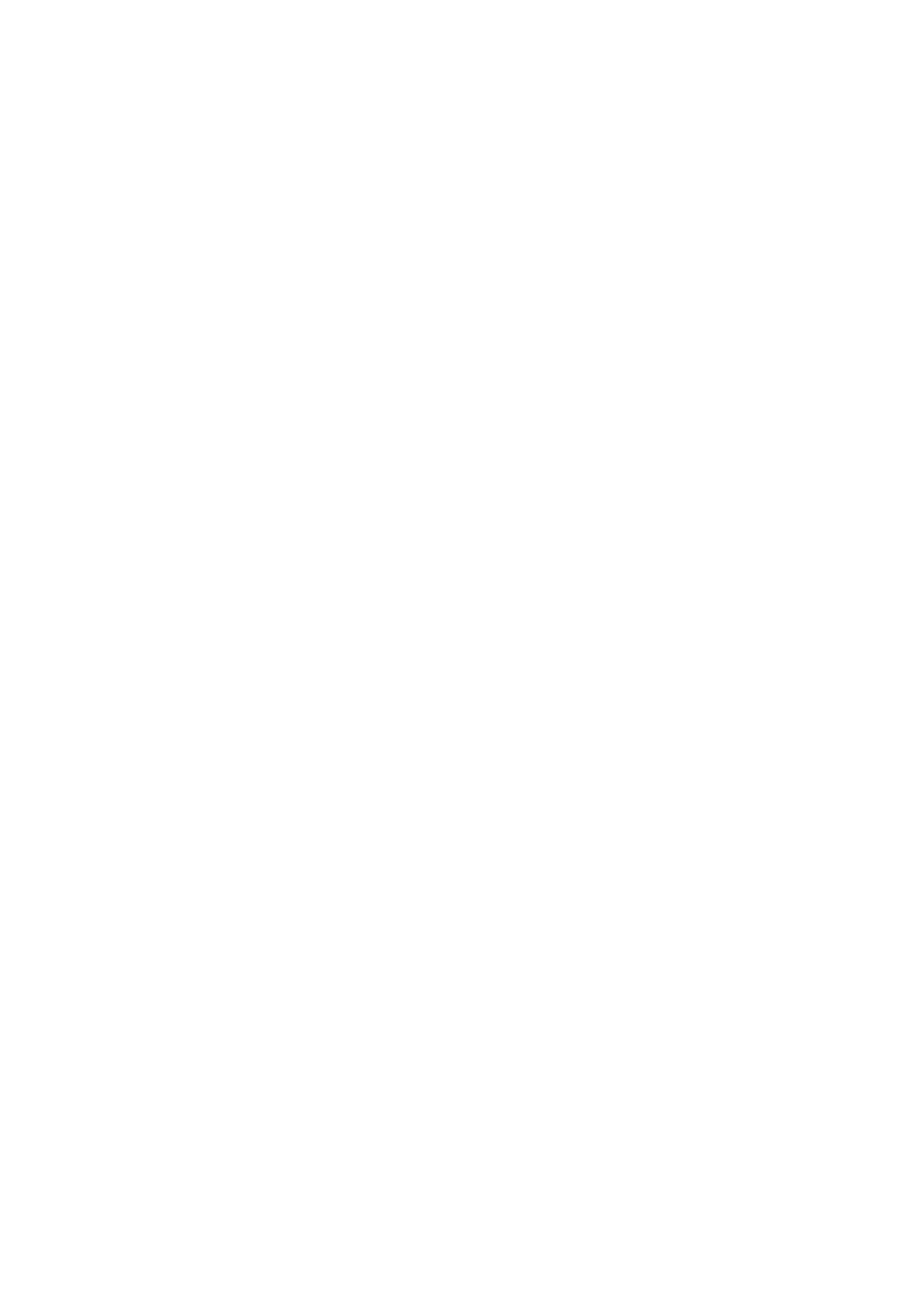This meeting is open to the press and public, but measures may apply to ensure a Covid-19 secure environment.

#### Filming and Recording Meetings

This meeting will either be filmed for live webcasting through the Council's web site at<https://royalgreenwich.public-i.tv/core/portal/home>or will be webcasted and uploaded on the Councils YouTube Channel.

This meeting may be photographed (without the use of flash), filmed or audio recorded, except where the public is excluded because confidential or exempt items will be discussed. Any footage is likely to be publicly available.

By entering the room where the meeting is being held, you will be deemed to have consented to being photographed, filmed or audio recorded, and that will apply to any representation you make to the meeting. You will also be deemed to have consented to the possible public use of any images and sound recordings.

If you have any queries regarding the recording of meetings, please contact the Committee Services Manager at [committees@royalgreenwich.gov.uk](mailto:committees@royalgreenwich.gov.uk)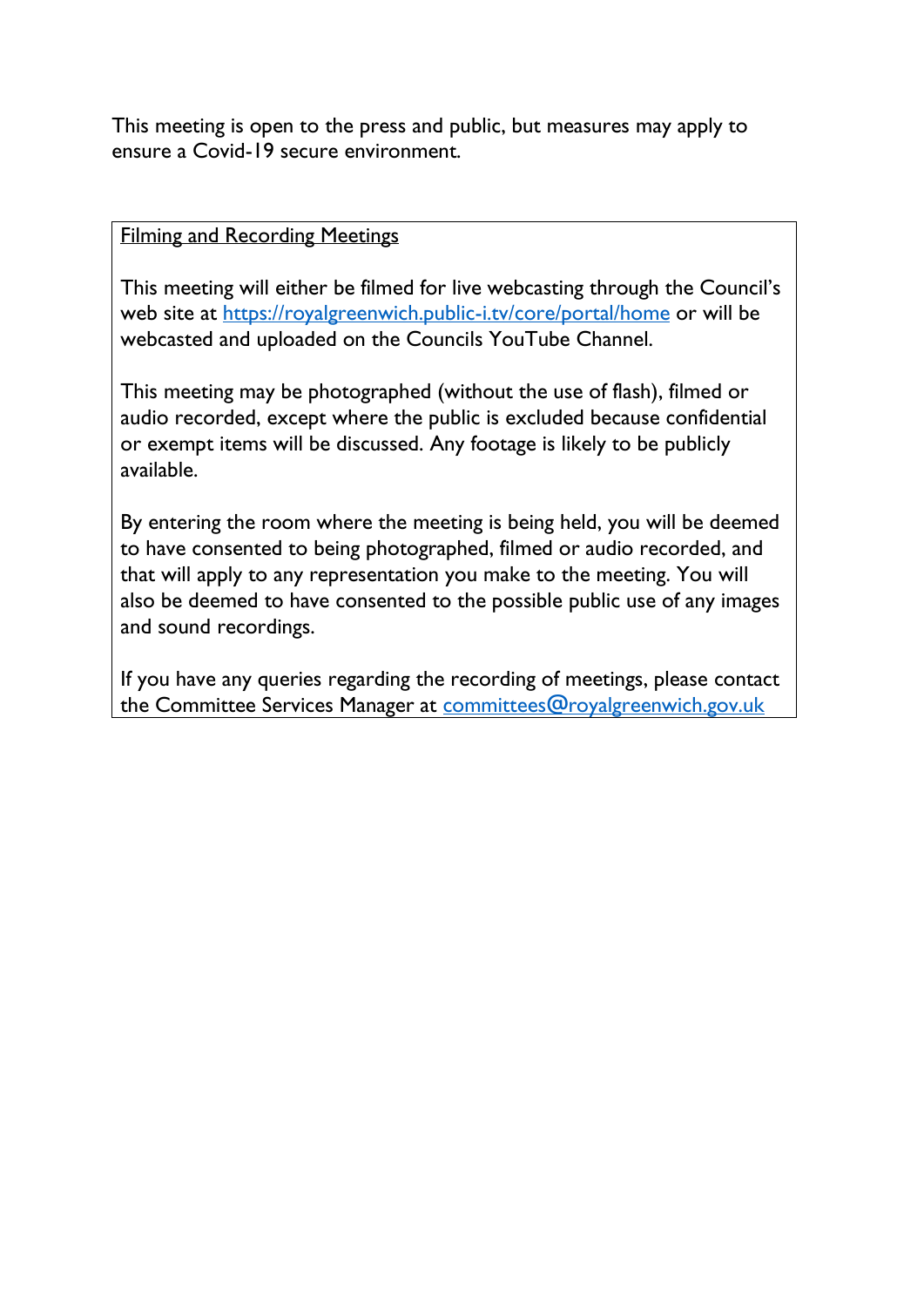# **PUBLIC INFORMATION**

# **SAFE USE OF COUNCIL MEETING ROOMS**

The local authority is required to make all its public meeting spaces Covid-19 secure.

You should not attend a Council committee meeting if you have or are experiencing any COVID symptoms.

To comply with this the local authority –

- requests all attendees, unless medically exempt, to wear a face covering. Guidance on face covering can be found on the [Government's website](https://www.gov.uk/government/publications/face-coverings-when-to-wear-one-and-how-to-make-your-own/face-coverings-when-to-wear-one-and-how-to-make-your-own#when-you-do-not-need-to-wear-a-face-covering). Face coverings can be removed when speaking at the meeting.
- requests all attendees to undertake a lateral flow test before attending meetings, and if positive you must not attend this meeting. These are free, and are available at certain sites or kits can be acquired for home testing. Please see the **[Council's website](https://www.royalgreenwich.gov.uk/info/200329/coronavirus/2287/covid-19_tests_for_people_without_symptoms)** for more details.
- requests all attendees to wash their hands thoroughly or use sanitiser before entering the meeting rooms.
- requests all attendees to scan the QR code via NHS COVID-19 App to check-in or provide their name and contact details to the Committee Services / Scrutiny officer clerking the meeting before being admitted entry to the meeting rooms.
- requests all attendees, where possible to maintain social distancing in the committee rooms.
- will aim to keep in person meetings no longer than is necessary with the option of including short breaks at the Chair's discretion.

Council Meetings are open to the press and public to attend, except where personal or confidential matters are being discussed.

Full Council Meetings will be filmed, for live webcasting through the [Council's](https://royalgreenwich.public-i.tv/core/portal/home)  [website.](https://royalgreenwich.public-i.tv/core/portal/home) Other meetings will be recorded and added to the Council's YouTube